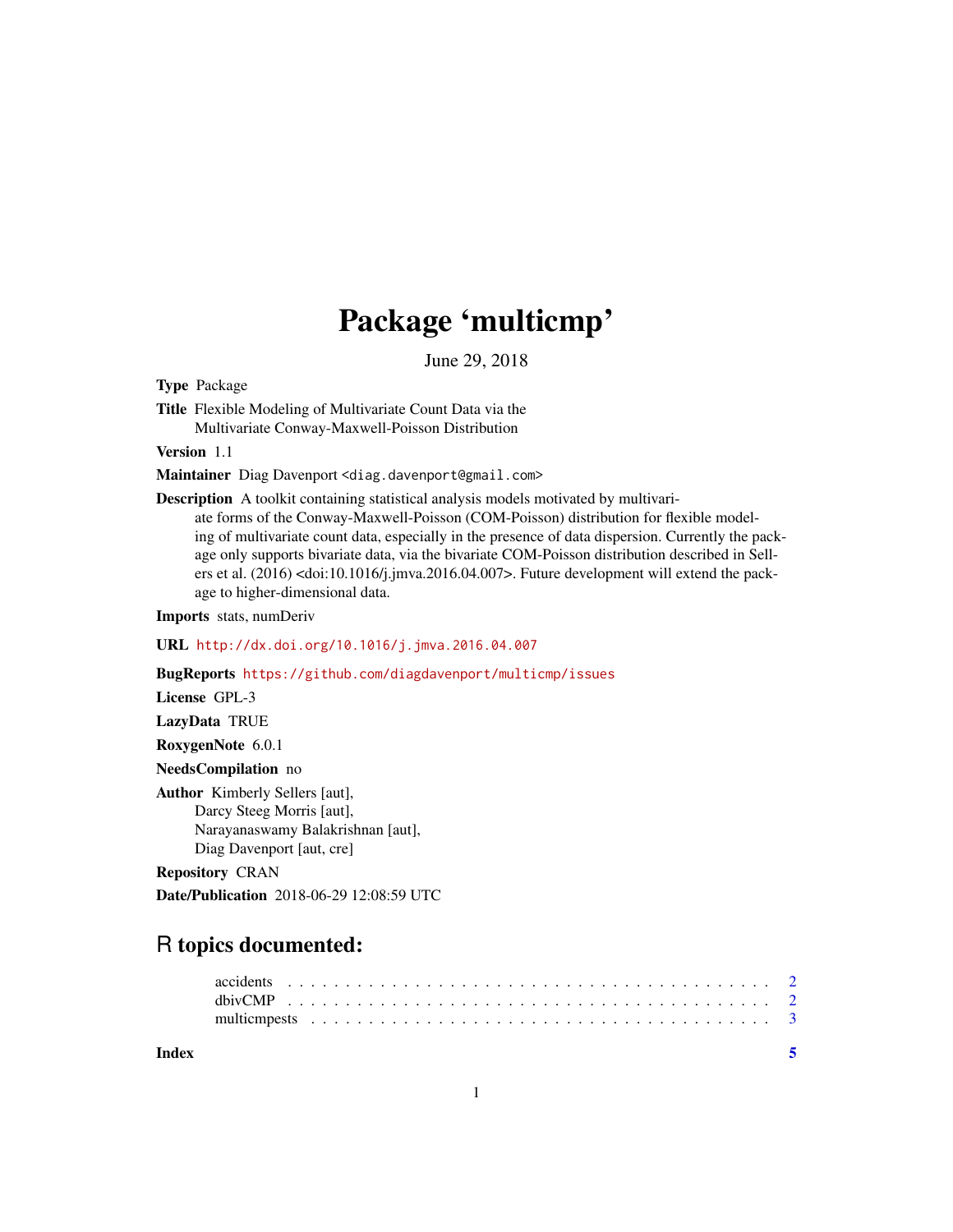<span id="page-1-0"></span>

#### Description

The number of accidents incurred by 122 shunters in two consecutive year periods, namely 1937 - 1942 and 1943 - 1947

# Usage

accidents

#### Format

A dataframe with 122 rows and 2 variables:

x Number of shunter accidents between 1937 and 1942

y Number of shunter accidents between 1943 and 1947

#### Source

A. Arbous, J.E. Kerrick, Accident statistics and the concept of accident proneness, Biometrics 7 (1951) 340-432.

dbivCMP *The Bivariate Conway-Maxwell-Poisson Distribution*

# Description

Density for the Bivariate Conway-Maxwell-Poisson (CMP) distribution

#### Usage

```
dbivCMP(lambda, nu, bivprob, x, y, maxit)
```
# Arguments

| lambda       | Mean/rate parameter under Poisson model.                    |
|--------------|-------------------------------------------------------------|
| nu           | Dispersion parameter.                                       |
| bivprob      | Bivariate probabilities, p00, p01, p10, p11.                |
| $\mathsf{x}$ | x values                                                    |
| <sub>y</sub> | y values                                                    |
| maxit        | Number of terms used to truncate infinite sum calculations. |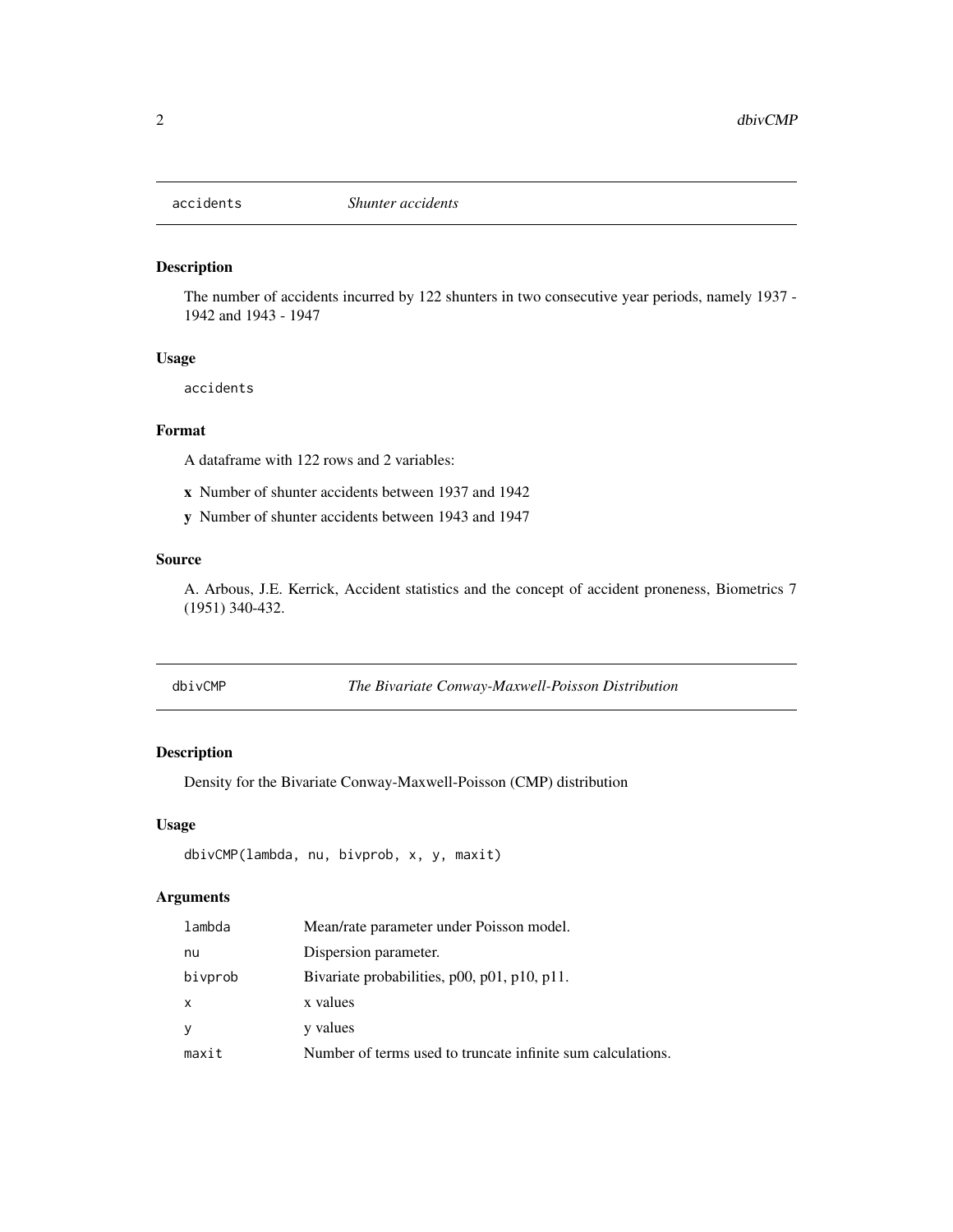#### <span id="page-2-0"></span>multicmpests 3

#### References

Sellers KF, Morris DS, Balakrishnan N (2016) Bivariate Conway-Maxwell-Poisson Distribution: Formulation, Properties, and Inference, Journal of Multivariate Analysis 150:152-168.

#### Examples

```
dbivCMP(lambda=10, nu=1, bivprob=c(0.4, 0.2, 0.3, 0.1), x=2, y=3, maxit = 100)
#this is equivalent to the pmf P(X=2,Y=3) of a bivariate Poisson
##with lambda1=3, lambda2=2, lambda3=1
```
multicmpests *Bivariate COM-Poisson Parameter Estimation*

#### Description

multicmpests computes the maximum likelihood estimates of a bivariate COM-Poisson distribution (based on the model described in Sellers et al. (2016)) for given count data and conducts a test for significant data dispersion, relative to a bivariate Poisson model. The bivariate Poisson case is addressed via the bivpois package by Karlis and Ntzoufras (2009).

#### Usage

multicmpests(data, max = 100, startvalues = NULL)

#### Arguments

| data        | A two-column dataset of counts.                                                                                                                                                            |
|-------------|--------------------------------------------------------------------------------------------------------------------------------------------------------------------------------------------|
| max         | Truncation term for infinite summation associated with the Z function. See Sell-<br>ers et al. (2016) for details.                                                                         |
| startvalues | A vector of starting values for maximum likelihood estimation. The values are<br>read as follows: c(lambda, nu, p00, p10, p01, p11). The default is $c(1,1, 0.25,$<br>$0.25, 0.25, 0.25$ . |

#### Value

multicmpests will return a list of four elements: \$par (Parameter Estimates), \$negll (Negative Log-Likelihood), \$LRTbpd (Dispersion Test Statistic), and \$pbpd (Dispersion Test P-Value).

# References

Sellers KF, Morris DS, Balakrishnan N (2016) Bivariate Conway-Maxwell-Poisson Distribution: Formulation, Properties, and Inference, Journal of Multivariate Analysis 150:152-168.

Karlis D., Ntzoufras I. (2009) bivpois: Bivariate Poisson Models Using the EM Algorithm, Version 0.50-3.1. http://cran.wustl.edu/web/packages/bivpois/index.html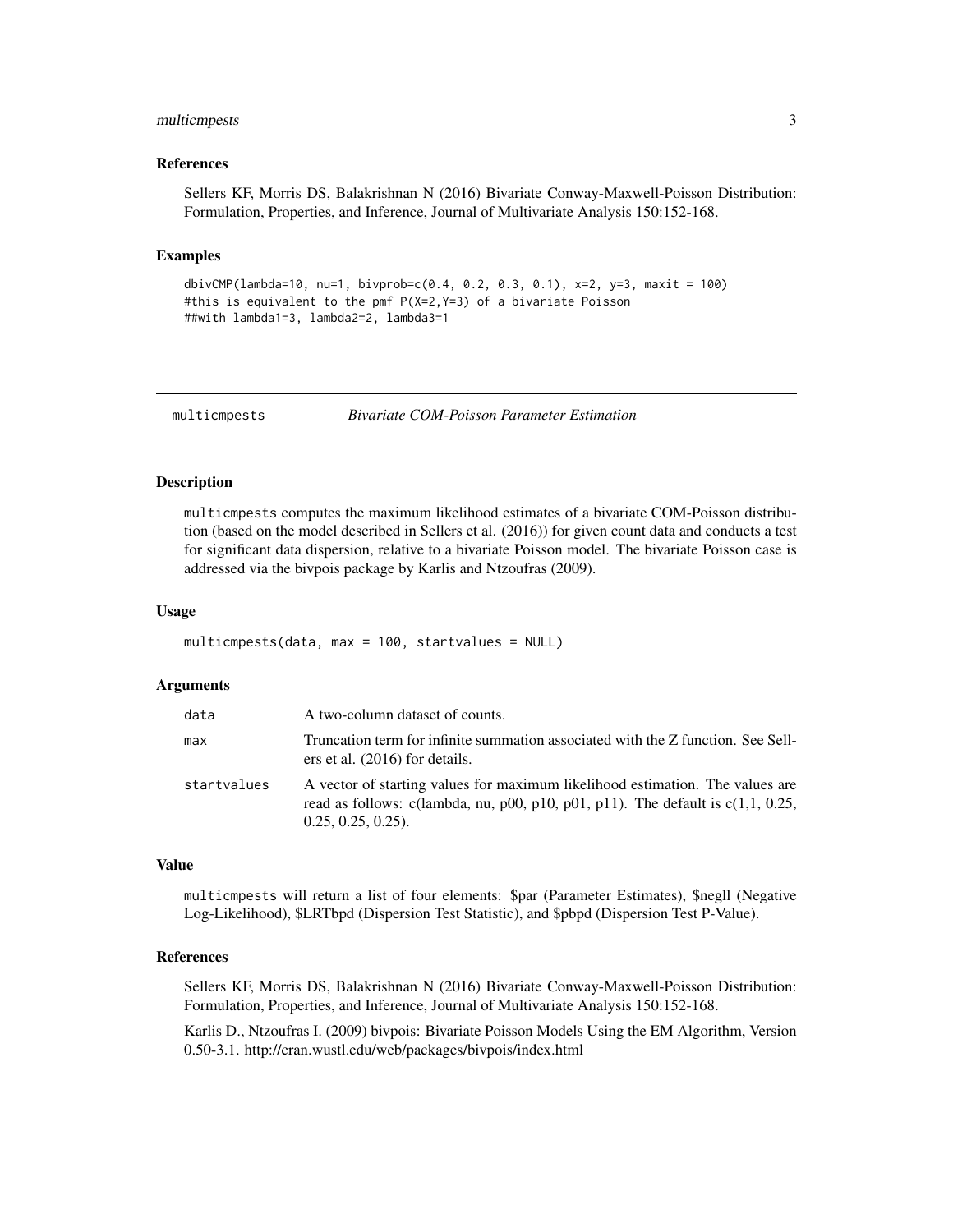# Examples

 $x1 \leftarrow c(3, 2, 5, 4, 1)$  $x2 \leftarrow c(0,4,1,0,1)$ ex.data <- cbind(x1,x2)

# starting close to the optimum for sake of run time multicmpests(ex.data, startvalues = c(12.5 , 1.7 , 0, 0.25, 0.75, 0))